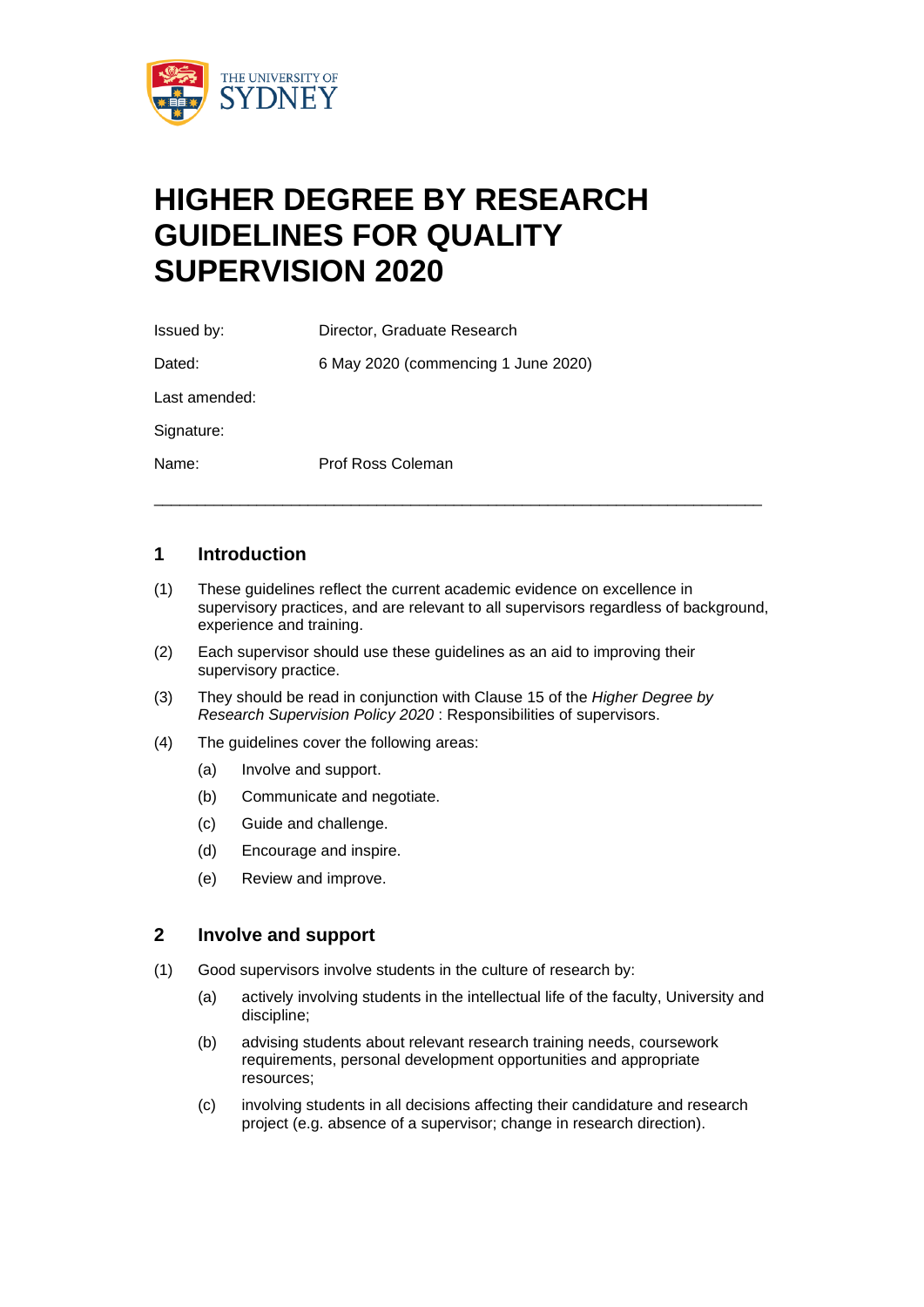

- (2) Good supervisors demonstrate support for their students by:
	- (a) advising students about problem solving mechanisms and available support services;
	- (b) demonstrating care for the general development and welfare of the student;
	- (c) understanding the needs of the student as an individual, rather than purely as a researcher;
	- (d) considering the needs of particular subgroups within the student population including:
		- (i) international students;
		- (ii) those with children and or caring responsibilities;
		- (iii) those with disabilities, and
		- (iv) those with cultural differences; and
	- (e) understanding that not all students work in the same way and adapting their supervision accordingly.
- (3) Good supervisors show an interest in, and enthusiasm about, their student's work by:
	- (a) being positive, empowering, motivational and committed;
	- (b) showing an interest in the student's progress;
	- (c) being approachable; and
	- (d) establishing good rapport with students.

### **3 Communicate and negotiate**

- (1) Good supervisors communicate and negotiate regularly, respectfully and effectively with students by:
	- (a) understanding the needs, motivations and circumstances of students;
	- (b) demonstrating an interest in, and enthusiasm for the student's work;
	- (c) meeting regularly with students:
		- (i) setting aside adequate time for students; and
		- (ii) being contactable through various media (email, internet conferencing, face-to-face);
	- (d) valuing and accommodating individual differences and cultural diversity;
	- (e) exemplifying collegial, respectful and culturally competent interactions;
	- (f) acknowledging the value of a student's input; and
	- (g) closely monitoring a student's progress and commitment, intervening early and assisting if problems arise.
- (2) Good supervisors demonstrate good communication skills by:
	- (a) having good listening skills;
	- (b) maintaining an open dialogue about the project, its progress and problems;
	- (c) communicating in an open, honest and fair manner about issues that arise as they occur;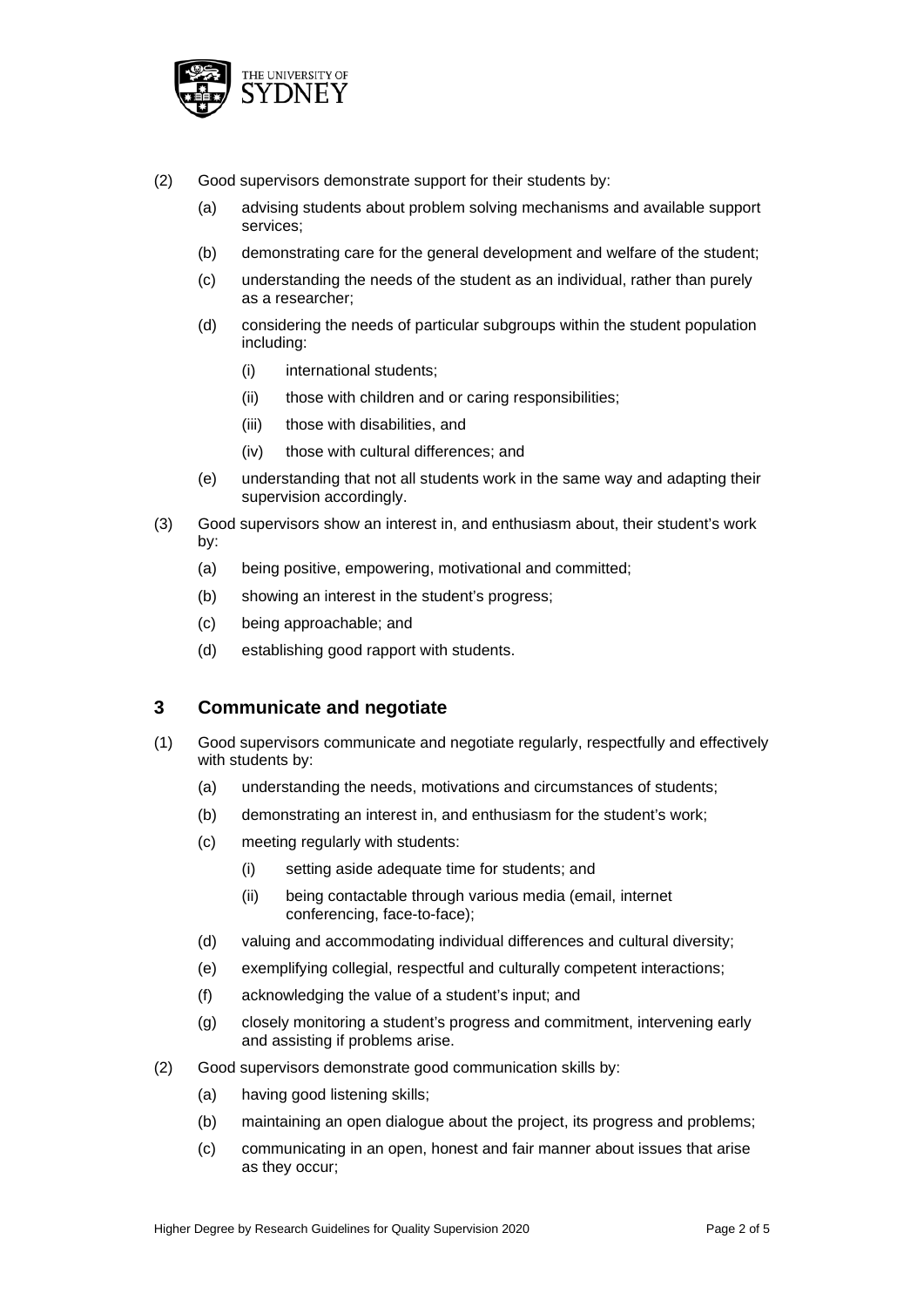

- (d) making expectations clear with regard to matters such as:
	- (i) completing the thesis;
	- (ii) budget considerations; and
	- (iii) the role each party must play in performing the project research.
- (3) Good supervisors provide consistent, constructive and timely feedback and criticism of a student's work.
	- (a) Where more than one supervisor is providing feedback, helping the student manage feedback that may be contradictory.

#### **4 Guide and challenge**

- (1) Good supervisors guide and challenge students to:
	- (a) achieve a high level of intellectual capability;
	- (b) achieve a deep knowledge of the field;
	- (c) achieve a high level of communication, collaboration and research skills; and
	- (d) uphold high standards of professionalism and integrity.
- (2) Good supervisors guide students through critical stages of their degree program, including:
	- (a) orientation and induction;
	- (b) developing a research plan;
	- (c) obtaining ethics approval if required;
	- (d) setting progress plan milestones; and
	- (e) thesis preparation, submission and examination.
- (3) Good supervisors share their time, knowledge, expertise and experience with the student.
- (4) Good supervisors encourage good work habits in the student, thereby helping them to achieve the desired outcomes in their research.
- (5) Good supervisors use their knowledge of an area to understand and demonstrate how the student's research topic fits within the wider research field.

#### **5 Encourage and inspire**

- (1) Good supervisors encourage and inspire students to reach their potential by:
	- (a) encouraging the spirit of critical enquiry and creative innovation informed in scholarly research;
	- (b) creating an engaging, motivating and intellectually stimulating learning environment;
	- (c) encouraging interaction and collaboration;
	- (d) celebrating student progress and help in building student confidence;
	- (e) facilitating enthusiasm for the pursuit of original knowledge and its dissemination;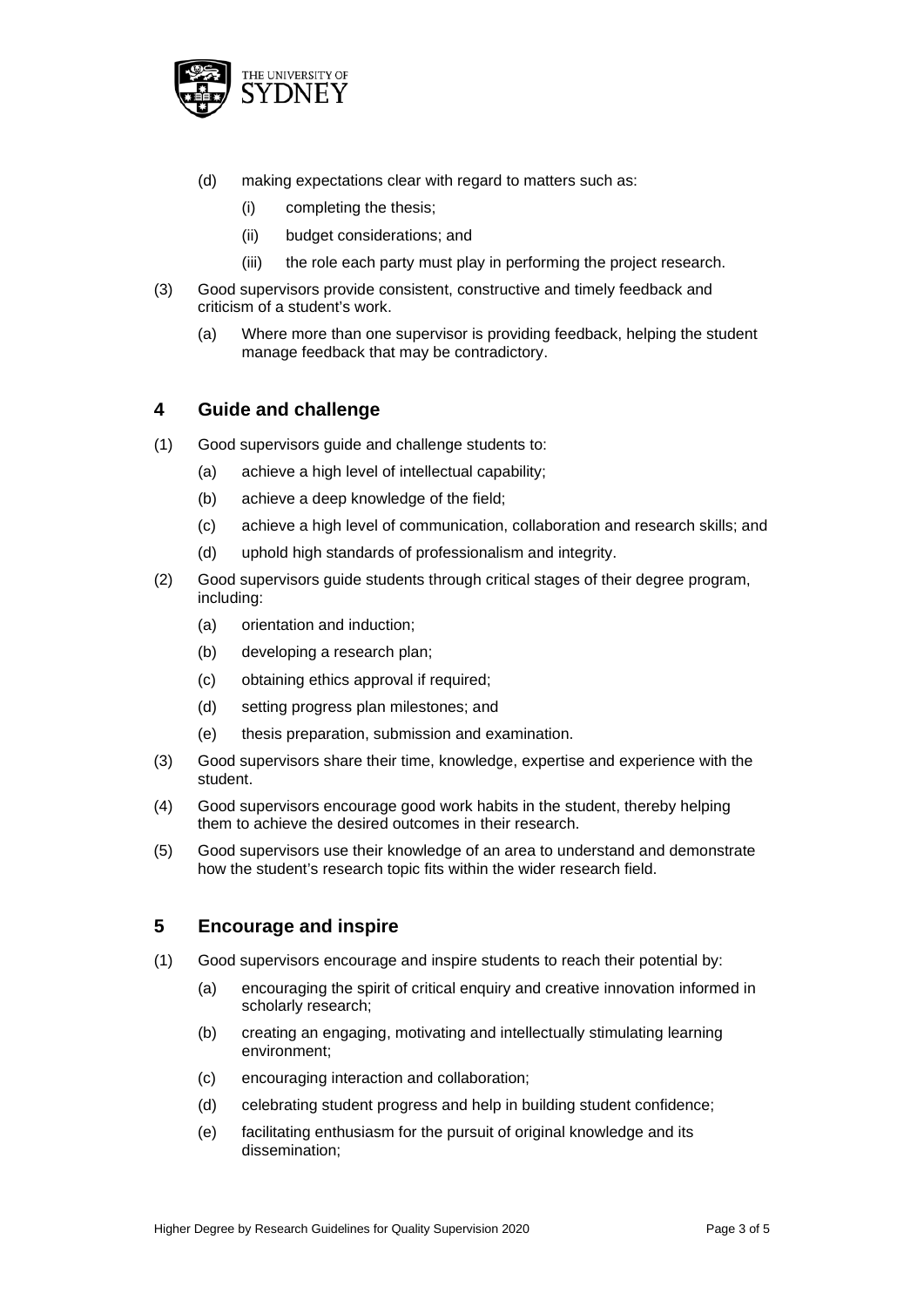

- (f) encouraging and assisting students to publish and disseminate their research findings;
- (g) encouraging students to achieve their professional and scholarly goals; and
- (h) encouraging students to develop their professional identity.
- (2) Good supervisors show an interest in the student's career by:
	- (a) introducing students to relevant networks of colleagues;
	- (b) informing students about conference and seminars relevant to their research and career; and
	- (c) encouraging and facilitating the dissemination of the student's research.

#### **6 Review and improve**

- (1) Good supervisors continuously review and improve their supervisory practice through:
	- (a) self reflection;
	- (b) peer evaluation;
	- (c) student feedback; and
	- (d) participation in communities of practice, performance reviews and other professional development activities.
- (2) Good supervisors conform to all university policies and procedures relating to higher degrees by research.
- (3) Good supervisors contribute to enhancement of higher degree by research supervision practices and outcomes by:
	- (a) involvement in supervision training;
	- (b) mentoring other supervisors; and
	- (c) leadership or service in research education.

## **NOTES**

#### **Higher Degree by Research Guidelines for Quality Supervision 2020**

| Date adopted:      | 6 May 2020                                            |
|--------------------|-------------------------------------------------------|
| Date commenced:    | 1 June 2020                                           |
| Administrator:     | Director, Graduate Research                           |
| Review date:       | 1 June 2025                                           |
| Related documents: | Higher Degree by Research Supervision Policy 2020     |
|                    | Higher Degree by Research Supervision Procedures 2020 |